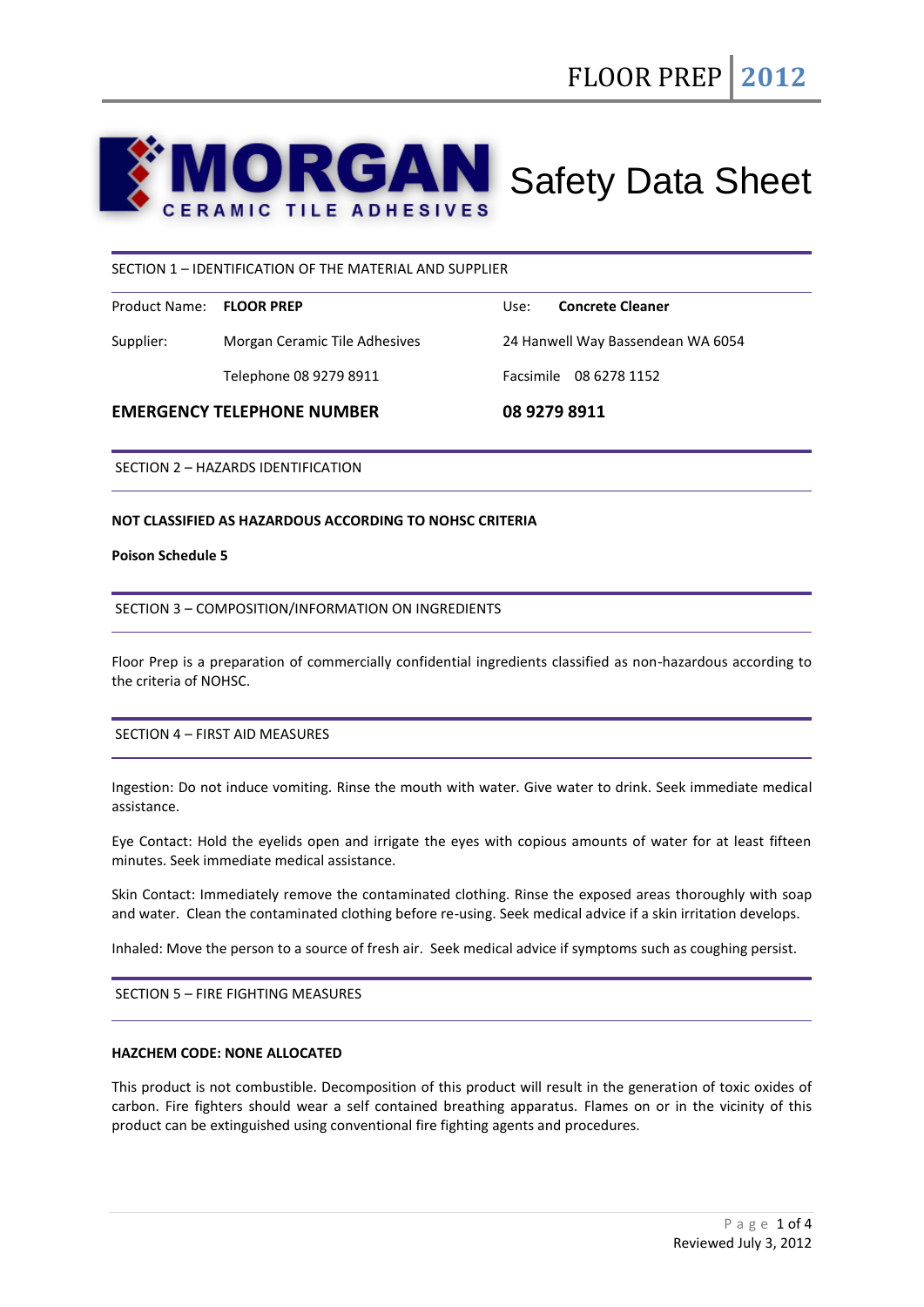## SECTION 6 – ACCIDENTAL RELEASE MEASURES

For large spills, wear PVC gloves, goggles, overalls and a respirator. Do not allow the product to enter drains or surface water. Contain the spill with sand or soil. Collect the adsorbed material and seal it into properly labelled drums for disposal. Spray the contaminated area with an excess of water. Do not wash the product's residues into natural waterways.

### SECTION 7 – HANDLING AND STORAGE

Store cool and dry. During storage and transport keep the product away from sources of heat or direct sunlight and alkalies.

### SECTION 8 – EXPOSURE CONTROLS/PERSONAL PROTECTION

Exposure Standards: An exposure standard for this product has not been allocated. The ingredients of this product have been classified as non-hazardous according to the criteria of NOHSC.

Engineering Controls: Morgan's advise that the product should be used in a well ventilated area.

Personal Protective Equipment: Always handle and use this product with common sense and good industrial hygiene practices. Tilers should avoid all unnecessary skin contact with this product. Chronic health effects can be avoided by the use of a barrier cream.

# SECTION 9 – PHYSICAL AND CHEMICAL PROPERTIES

| Appearance:           | Clear liquid      | Solubility:              | Miscible            |
|-----------------------|-------------------|--------------------------|---------------------|
| Odour:                | Acidic odour      | Specific gravity:        | >1                  |
| Vapour Pressure:      | 2.34 kPa          | Vapour Density:          | Not available       |
| <b>Melting Point:</b> | 0 degrees Celsius | <b>Boiling Point:</b>    | 100 degrees Celsius |
| Flammability:         | Not combustible   | <b>Explosion Limits:</b> | Not relevant        |
| pH:                   | 4                 | Ignition Temperature:    | Not relevant        |
|                       |                   |                          |                     |

# SECTION 10 – STABILITY AND REACTIVITY

| Chemical stability:               | Stable when stored in a dry and cool environment. |
|-----------------------------------|---------------------------------------------------|
| Conditions to avoid:              | Direct sun.                                       |
| Incompatible materials:           | Alkalies.                                         |
| Hazardous decomposition products: | Product will release oxides of carbon.            |
| Hazardous reactions:              | Product will not hazardously react.               |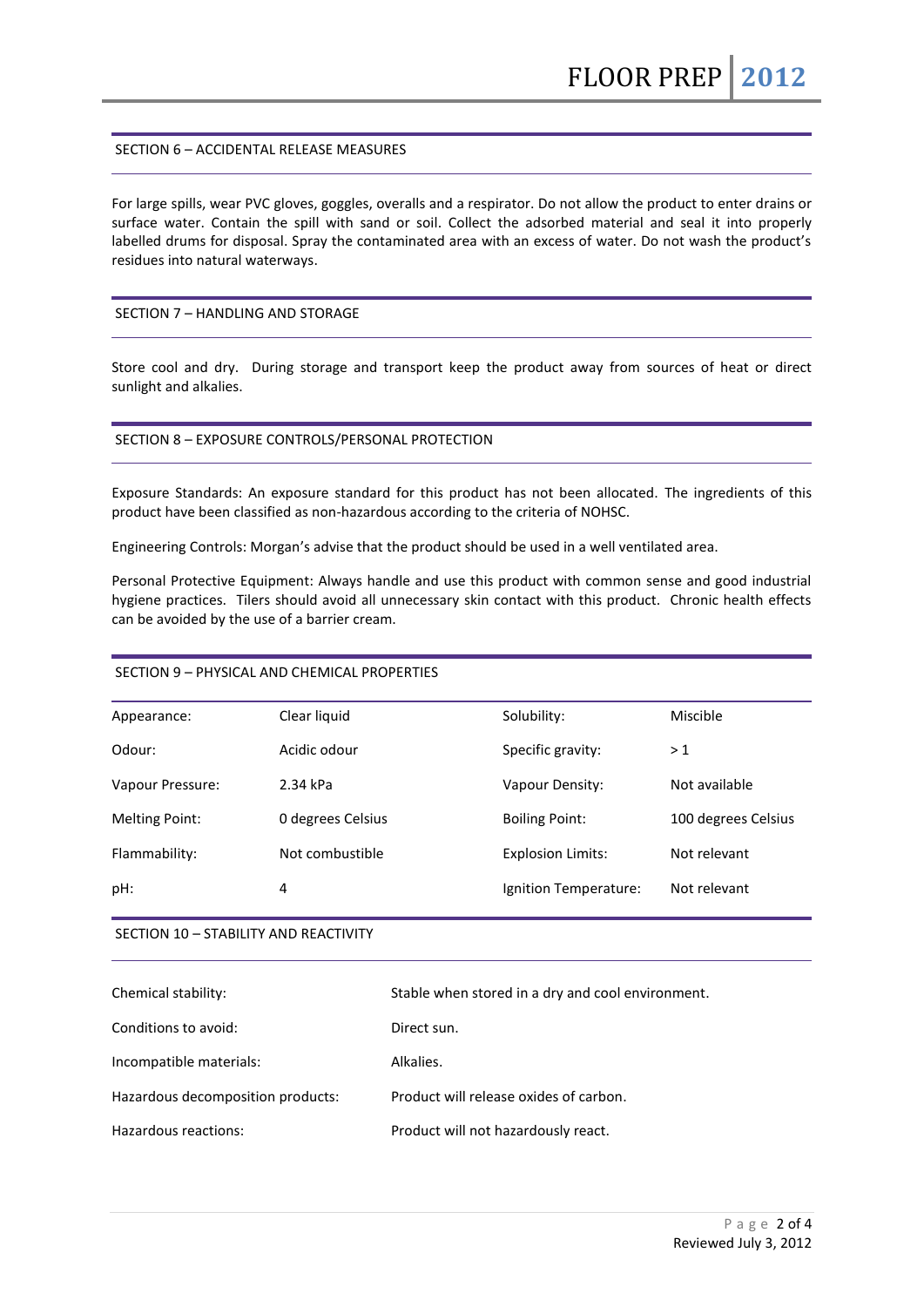### SECTION 11- TOXICOLOGICAL INFORMATION

Adverse health effects due to the use of this product are not expected if the product is handled in accordance with this Safety Data Sheet and the products label. Symptoms that may arise if the product is mishandled are:

Ingestion: This product may be harmful if ingested.

Eye contact: Corrosive. This product may cause an inflammation of the eye.

Skin contact: This product may cause an irritation or a rash to develop.

Inhaled: Adverse health effects due to inhalation are unlikely due to the low vapour pressure of the product at room temperature. Excessive inhalation of the product may cause an irritation of the upper respiratory tract.

Chronic health effects: In most individuals, prolonged contact with this product is unlikely to cause chronic health effects.

# SECTION 12 – ECOLOGICAL INFORMATION

Ensure appropriate measures are taken to prevent this product from entering the environment.

### SECTION 13 – DISPOSAL CONSIDERATIONS

This product can be cleaned up with a mop and bucket. Spills should be repacked into sealable plastic buckets. Spills should be disposed of at landfill sites and should not be poured down drains. Before disposing please consult the chemical disposal regulations of the relevant Commonwealth, State, Territory or local government departments.

# SECTION 14 – TRANSPORT INFORMATION

#### **NOT CLASSIFIED AS A DANGEROUS GOOD BY THE CRITERIA OF THE ADG CODE**

| UN Number:                            | None allocated | Hazchem Code:    | None allocated |
|---------------------------------------|----------------|------------------|----------------|
| <b>Correct Shipping Name:</b>         | None allocated | Packaging Group: | None allocated |
| Dangerous Goods Class: None allocated |                | EPG:             | None allocated |
| Subsidiary Risk:                      | None allocated |                  |                |